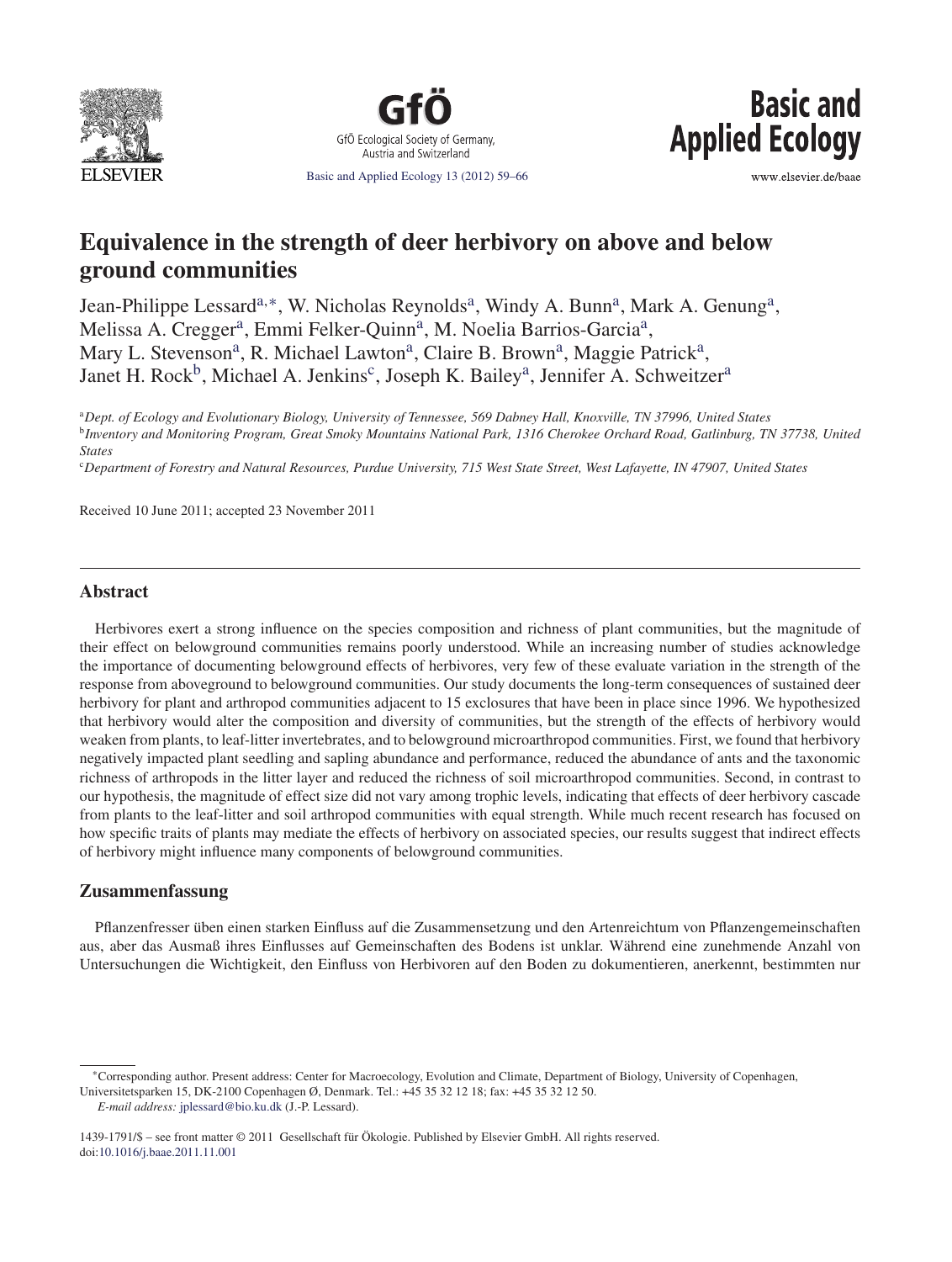wenige die Variation in der Stärke der Reaktion von den oberirdischen bis zu den unterirdischen Gemeinschaften. Unsere Untersuchung dokumentiert die langfristigen Konsequenzen von andauernder Beweidung durch Wild auf die Pflanzen- und Arthropodengemeinschaften in der Nähe von 15 Ausschlussflächen, die seit 1996 bestanden. Wir vermuteten, dass die Beweidung die Zusammensetzung und Diversität der Gemeinschaften verändern würde, aber die Stärke des Effekts sollte sich von Pflanzenüber Streubewohner- hin zu endogäischen Mikroarthropodengemeinschaften abschwächen.

Wir fanden, dass die Beweidung die Abundanz und Wuchsleistung von Pflanzensämlingen und Schösslingen negativ beeinflusste und die Abundanz von Ameisen, die taxonomische Vielfalt der Streubewohner sowie den Artenreichtum der Bodenmikroarthropoden verringerte. Im Gegensatz zu unserer Hypothese variierte die Effektgröße nicht mit der trophischen Ebene, womit angezeigt wird, dass der Einfluss der Wildbeweidung von den Pflanzen zu den Streu- und Bodengemeinschaften mit gleicher Stärke weitergeleitet wird. Während viele neue Studien sich darauf konzentrierten, wie spezifische Eigenschaften von Pflanzen die Effekte der Beweidung auf vergesellschaftete Arten modifizieren, legen unsere Ergebnisse nahe, dass indirekte Effekte der Beweidung viele Komponenten von Bodengemeinschaften beeinflussen können.

© 2011 Gesellschaft für Ökologie. Published by Elsevier GmbH. All rights reserved.

*Keywords:* Aboveground to belowground linkages; Biodiversity; Conservation; Deer herbivory; Indirect effects; Arthropod communities; Standardized effect size

## **Introduction**

Sustained herbivory profoundly and pervasively alters plant communities and associated animal communities [\(Huntly 1991; Côté, Rooney, Tremblay, Dussault, & Waller](#page-7-0) [2004; Martin, Stockton, Allombert, & Gaston 2010\).](#page-7-0) Herbivores can consume up to 90% of the aboveground standing plant biomass ([Polis 1999\)](#page-7-0) leading to major shifts in ecosystem properties and forest successional trajectories [\(Ammer 1996; Côté et al. 2004; Harrison & Bardgett 2008\).](#page-6-0) Selective browsing by deer has long-lasting effects on the relative dominance of plant species and the physical structure of forests [\(Côté et al. 2004\).](#page-6-0) These chronic changes resulting from prolonged deer herbivory often trickle down to the detrital food web, modifying the structure of litter and soil communities and, consequently, interfering with soil nutrient dynamics [\(Wardle, Barker, Yeates, Bonner, & Ghani](#page-7-0) [2001; Harrison & Bardgett 2004; Veen, Olff, Duyts, & van](#page-7-0) [der Putten 2010\).](#page-7-0) In particular, intense levels of herbivory inflicted by deer alter physical and chemical properties of soils that influence ecosystem processes [\(Harrison &](#page-7-0) [Bardgett 2004, 2008; Bailey et al. 2007\).](#page-7-0) While there is a growing appreciation for aboveground to belowground linkages ([Bardgett & Wardle 2010\),](#page-6-0) few studies have simultaneously contrasted the magnitude of aboveground and belowground responses to ungulate herbivory.

Studies of plant-mammalian herbivore interactions have traditionally focused on the direct effects of herbivory on plant communities or on specific plant traits. However, a growing body of empirical evidence suggests that herbivores affect both aboveground ([Bailey & Whitham 2003;](#page-6-0) [Allombert, Stockton, & Martin 2005\)](#page-6-0) and belowground communities ([Bardgett, Wardle, & Yeates 1998; Kinnear &](#page-6-0) [Tongway 2004; Veen et al. 2010\).](#page-6-0) For example, the community structure of microorganisms and invertebrates in the litter and soil decomposer food webs are largely mediated by interactions with litter resource quantity and quality ([Hobbie](#page-7-0) [1992; Wardle 2002; Bradford, Gancos, & Frost 2008\),](#page-7-0) and heterogeneity [\(Hansen 2000\),](#page-6-0) which often fluctuate with herbivore-induced changes in plant community composition. The diversity of belowground communities is typically negatively impacted through these interactions [\(Wardle et al.](#page-7-0) [2001; Veen et al. 2010\),](#page-7-0) which can have large effects on food web structure and organic matter dynamics.

Previous findings suggest that the effects of ungulate herbivory are uneven across trophic levels, and often decrease in strength from aboveground to belowground communities [\(Bardgett et al. 1998; Wardle et al. 2001\).](#page-6-0) First, effects of deer herbivory on aboveground plant communities are consistently strong and negative whereas effects on soil organisms such as nematodes are either positive [\(Bardgett et al. 1998\),](#page-6-0) negative [\(Veen et al. 2010\)](#page-7-0) or neutral [\(Wardle et al. 2001\).](#page-7-0) Second, the impact of deer herbivory on organisms living in the leaf-litter may be stronger than for organisms living in the soil layers ([Wardle et al. 2001\).](#page-7-0) For example, the response of the soil micro-food web to deer browsing may be weak and multidirectional, whereas the response of arthropods in the litter is consistently strong and negative [\(Wardle et al.](#page-7-0) [2001\).](#page-7-0) Very few studies, however, have compared the relative strength of effects of herbivory across trophic levels.

Why might herbivore effects on plant communities be stronger than those on litter and soil arthropods? It could be that herbivore effects on plants are direct whereas those on soil and arthropod communities are indirect. Although there is no general agreement about the relative strength of direct and indirect effects, theoretical work suggest that direct effects need to be strong for any indirect effects to be detected [\(Wootton 1994\).](#page-7-0) In this study we used deer exclosures that have prevented deer herbivory for 11 years to examine the relative strength of deer herbivory effects on above and belowground communities. While much is known about the response of plant communities to browsing mammals in this system ([Griggs, Rock, Webster, & Jenkins](#page-6-0) [2006\),](#page-6-0) it is unclear whether and how much these effects transfer to litter and soil communities. We hypothesized that (1) changes in the plant community lead to reductions in leaf litter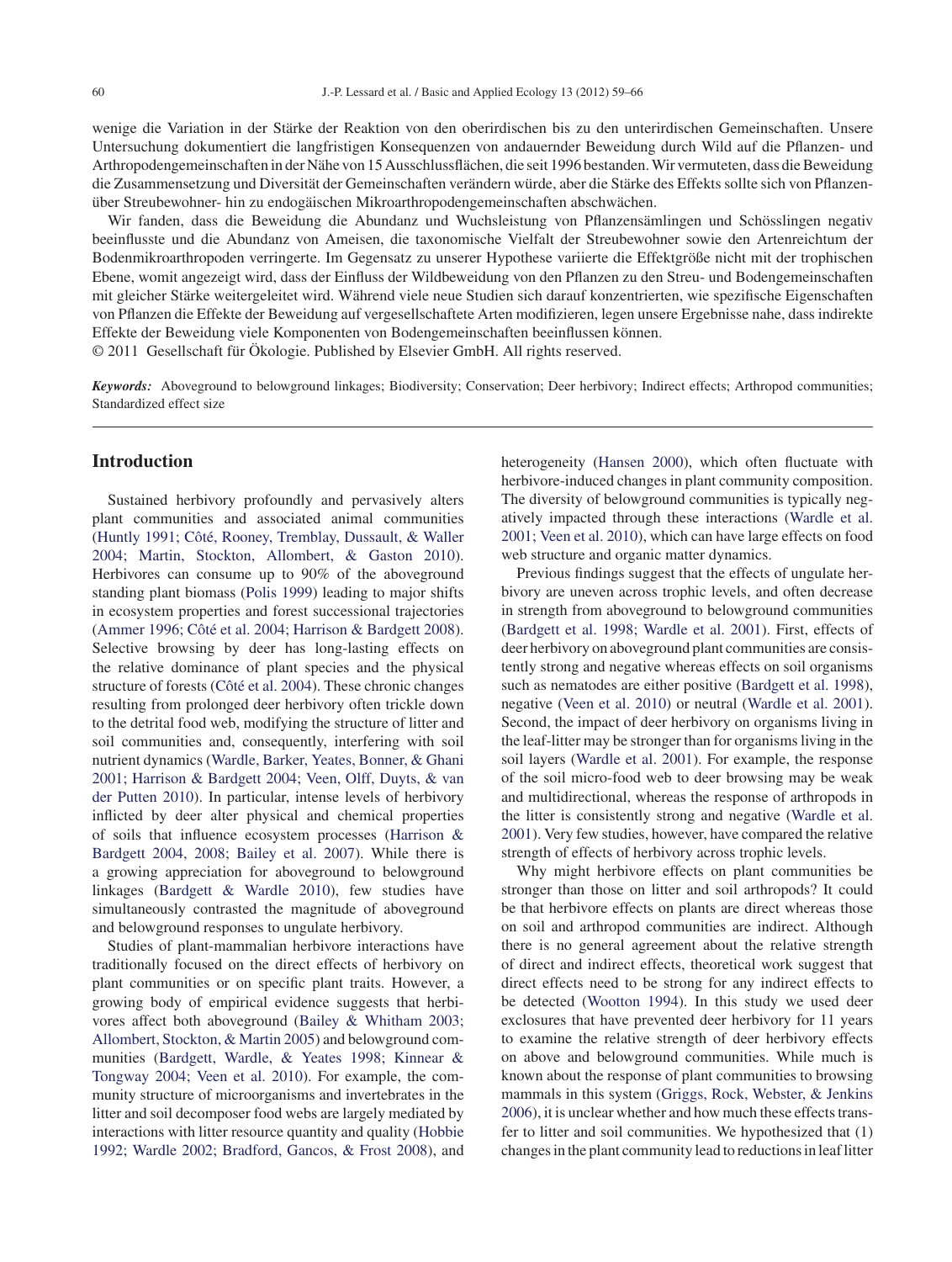<span id="page-2-0"></span>

**Fig. 1.** Effects of deer herbivory on plant community structure. In general, tree seedling and sapling density and height is greater inside deer exclosures (established in 1996) than in browsed control plots in Great Smoky Mountains National Park  $(A)$ . Mean  $(\pm 1$  SE) seedling and sapling tree density tend to be greater in 11-year-old deer exclosures than in adjacent control plots (B). Asterisks indicate significant differences between control and experimental plots (*P* < 0.05).

accumulation and alter arthropod communities in the litter and soil, and (2) the strength of the effect of herbivory weaken from plant to litter- and soil-arthropod communities.

## **Methods**

#### **Study sites**

We conducted this study using 11-year-old deer herbivore exclosures in Cades Cove, Great Smoky Mountains National Park (GSMNP), TN (N 35°35′39″ W 83°50′30″; Fig. 1A). Cades Cove is a 2400 ha cultural landscape that is maintained by the National Park Service (NPS) to preserve the agricultural fields, historic structures, and woodlots that existed prior to the creation of the Park (see [Webster, Jenkins, &](#page-7-0) [Rock 2005,](#page-7-0) [Webster, Rock, Froese, & Jenkins, 2008](#page-7-0) for area history). Although the estimated pre-settlement population density of deer in the Cove was low ( $\sim$ 5 deer/km<sup>2</sup>), after creation of GSMNP in 1940 and the cessation of hunting

the population rose to a peak of  $43 \text{ deer/km}^2$  in the late 70s and are currently estimated to be around  $35 \text{ deer/km}^2$  ([Griggs](#page-6-0)) [et al. 2006\).](#page-6-0)

In the fall of 1996, a total of 15 deer exclosures were established within Cades Cove in three forested sites located between 2 km to 4 km from one another (see [Appendix](#page-6-0) [A\).](#page-6-0) Each site contains five deer exclosures that prevented herbivory and five browsed control plots, with continued herbivory; there were no non-deer affected controls. The exclosures are  $12 \text{ m} \times 12 \text{ m}$  (2.5 m tall) and are constructed of heavy-gauge woven wire fencing. To avoid potential effects of the fencing on biotic and abiotic measurements, a  $10 \text{ m} \times 10 \text{ m}$  plot was sampled within the exclosures, leaving a minimum 1 m buffer between sampling areas and the exclosure fence. Unfenced paired control plots are also  $10 \text{ m} \times 10 \text{ m}$  and are located 10 m from each exclosure.

#### **Community assessments**

In September 2007, we inventoried seedling, sapling and overstory plant communities, litter arthropods, and soil microarthropods from deer exclosures and control plots (with variable sampling regimes across sites). We counted the number of seedling, saplings and trees in all exclosure and control plots across the 3 sites. We recorded the species identity, height, and basal diameter of each tree seedling  $\left($ <1.4 m tall) in two randomly selected  $0.5 \text{ m} \times 1 \text{ m}$  quadrats within each exclosure and control plots at two of the sites. We also recorded the species identity and diameter at breast height (dbh; 1.37 m) of each sapling (dbh  $\geq$ 1 cm and  $\leq$ 10 cm) and overstory (dbh  $> 10$  cm).

To investigate the abundance, richness and composition of litter arthropods, we collected leaf-litter from a  $0.25 \text{ m}^2$ quadrat in the center of each control and exclosure plot at two of the sites. In each quadrat, we collected and sifted all the leaf-litter through a 1 cm mesh wire sieve. The sifted leaf-litter was placed in a mini-Winkler sack for 48 h to extract litter arthropods (as in [Lessard, Sackett, Reynolds,](#page-7-0) [Fowler, & Sanders 2011\).](#page-7-0) Arthropods were preserved in 95% ethanol until they were counted and identified to the level of order or family.

Additionally, we investigated soil microarthropod abundance, richness, diversity, and composition to order or family level. We collected three soil cores (15 cm deep, 3 cm diameter) within each  $0.25 \text{ m}^2$  leaf-litter quadrat at two of the sites. Microarthropods were extracted from soil samples with high-gradient Tullgren funnels for 7 days at 15 ◦C [\(Crossley](#page-6-0) [& Blair 1991\).](#page-6-0) Tullgren funnels dried the soil cores, which induced the microarthropods to migrate downward into 95% ethanol. All microarthropod specimens in each soil cores were counted and identified.

#### **Statistical analyses**

We estimated abundance by counting the number of individuals of seedlings, saplings, trees and arthropods. Then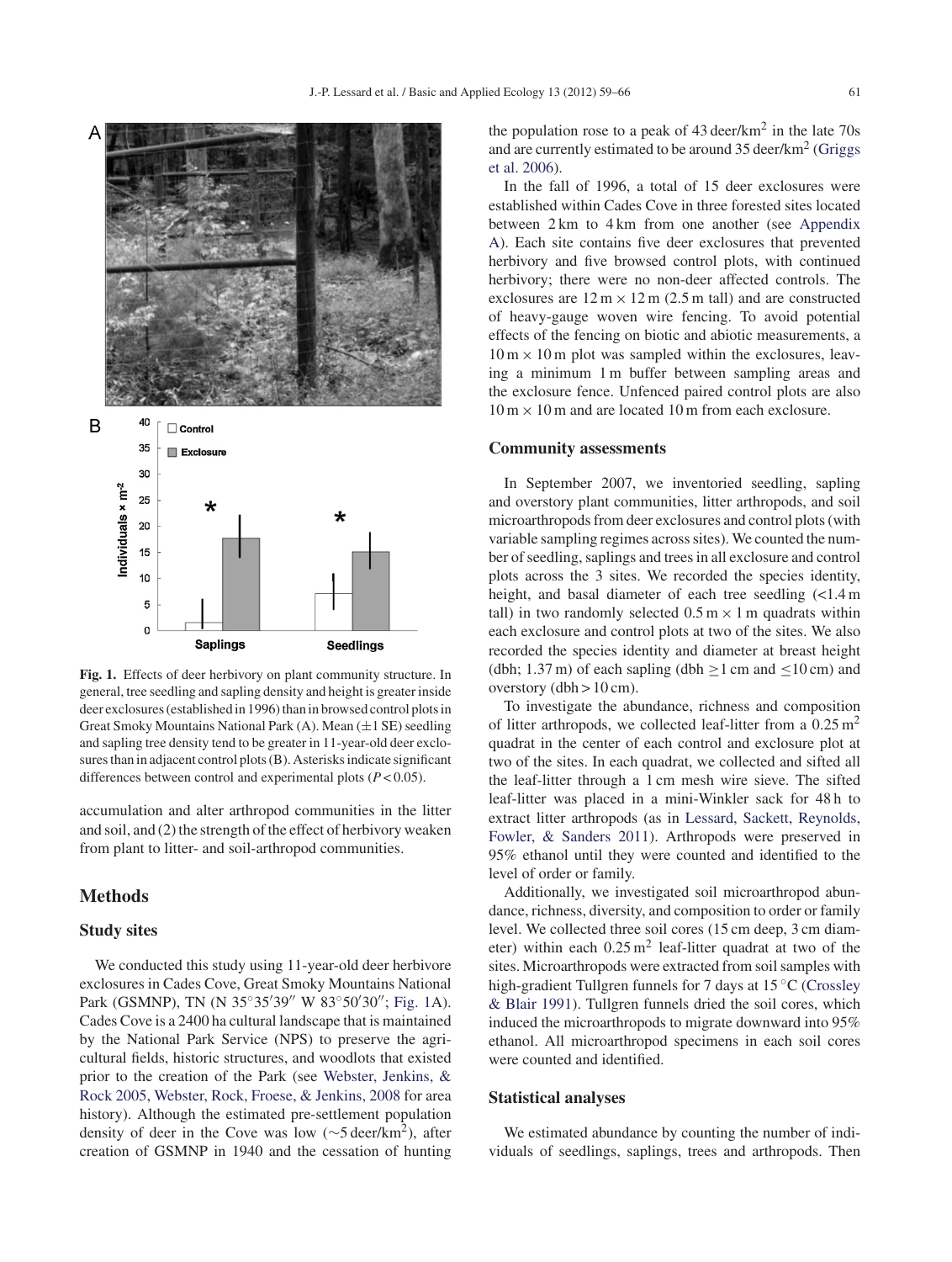<span id="page-3-0"></span>we estimated observed richness by counting the number of species (or the number of orders for litter arthropods) of each targeted taxon. We also used PRIMER-E (Version 6.1.6) to estimate rarefied richness. Individual-based rarefaction corrects species richness values for differences in the number of individuals sampled by using a re-sampling procedure to estimate species richness if an equal number of individuals had been sampled in each plot [\(Gotelli & Colwell 2001\).](#page-6-0) We then used the Chao2 richness estimator, which provides an estimate of the actual number of species present in a plot [\(Chao &](#page-6-0) [Bunge 2002\).](#page-6-0) This is particularly useful for hyperdiverse taxa such as arthropods, which are seldom sampled to completion, but is not necessary for comparing plant species richness. In addition, we assessed the effects of deer herbivory on arthropod diversity using the Shannon diversity index (ln), which gives an estimation of both the number of species and the degree of evenness in species' relative abundance. Due to the low sample size and paired sampling design of this study, we do not differentiate for sites in our analyzes and used paired *t*-test to assess whether there were significant differences in abundance and richness of plant and arthropods in paired exclosure and control plots.

We used non-metric multidimensional scaling (NMDS) based on Bray–Curtis similarity matrices generated with abundance data to describe differences in plant and arthropod community composition between control and exclosure plots. We used NMDS to quantify differences in species composition rather than other ordination techniques because it is statistically robust even with a small sample size. Paired analyses for tree and arthropod community composition were performed using the NMDS axis 1 scores for each plot [\(Shuster, Lonsdorf, Wimp, Bailey, & Whitham 2006\)](#page-7-0) in paired *t*-tests.

We used a meta-analysis approach to address the hypothesis that the effects of herbivory would decrease in strength from plants to litter and soil communities. Meta-analysis is a statistical method for combining the results from separate tests to address the same research question, in order to estimate the mean effect size and identify the factors that influence the magnitude and direction of the effect [\(Gurevitch & Hedges 1999\).](#page-6-0) We used the mixed effects model in MetaWin 2.1 ([Rosenberg, Adams, & Gurevitch 2000\)](#page-7-0) to summarize coefficients and perform the meta-analysis (see [Appendix B\).](#page-6-0)

#### **Results**

Seedlings inside the deer exclosures were 44% taller  $(t_{(9)} = 3.01, p = 0.01)$  and had 51% larger basal diameters  $(t_{(9)} = 2.46, p = 0.04)$  than seedlings in browsed control plots. Seedling density was 53% higher within the deer exclosures than in browsed control plots  $(t_{(14)} = 2.23, p = 0.04;$  [Fig. 1B](#page-2-0)). Seedling species richness (corrected for density:  $t_{(9)} = 2.09$ ,  $p = 0.08$ , observed:  $t_{(9)} = 1.56$ ,  $p = 0.15$ ) and community



**Fig. 2.** Mean (±1 SE) litter arthropod abundance did not differ between treatments while the order richness of litter arthropods and the abundance of ants were higher inside deer exclosures than browsed control plots (A). Mean microarthropod abundance (±1 SE) was not affected; mean microarthropod species richness  $(\pm 1 \text{ SE})$  was higher in deer exclosures (B). Asterisks indicate significant differences between control and experimental plots (*P* < 0.05).

composition  $(t_{(7)} = 1.9, p = 0.1)$  did not differ inside and outside of the deer exclosures.

Sapling density was 91% higher inside deer exclosures than in browsed control plots  $(t_{(14)} = 3.16, p < 0.01;$ [Fig. 1](#page-2-0)B). There was a marginally significant effect of deer herbivory on observed sapling richness (corrected for density:  $t_{(9)} = 1.93$ ,  $p = 0.09$ , observed:  $t_{(9)} = 2.18$ ,  $p = 0.06$ ), but not on community composition  $(t_{(3)} = 2.46$ ,  $p = 0.09$ ). There were no differences in overstory tree density  $(t_{(14)} = 0.47, p = 0.65)$ , richness  $(t_{(9)} = 1.03, p = 0.33)$ , basal area  $(t_{(9)} = 0.43, p = 0.68)$ , or community composition  $(t_{(6)} = 1.96, p = 0.1)$  between exclosure plots and browsed control plots.

Deer herbivory had negative, marginally significant, effects on litter arthropod order richness  $(t_{(9)} = 2.16, p = 0.06;$ Fig. 2A). We found no effect of deer herbivory on total abundance of litter arthropods  $(t_{(9)} = 1.01, p = 0.3377)$  or on community composition  $(t_{(9)} = 1.25, p = 0.24)$  even though leaf-litter depth was 35% greater inside exclosure plots than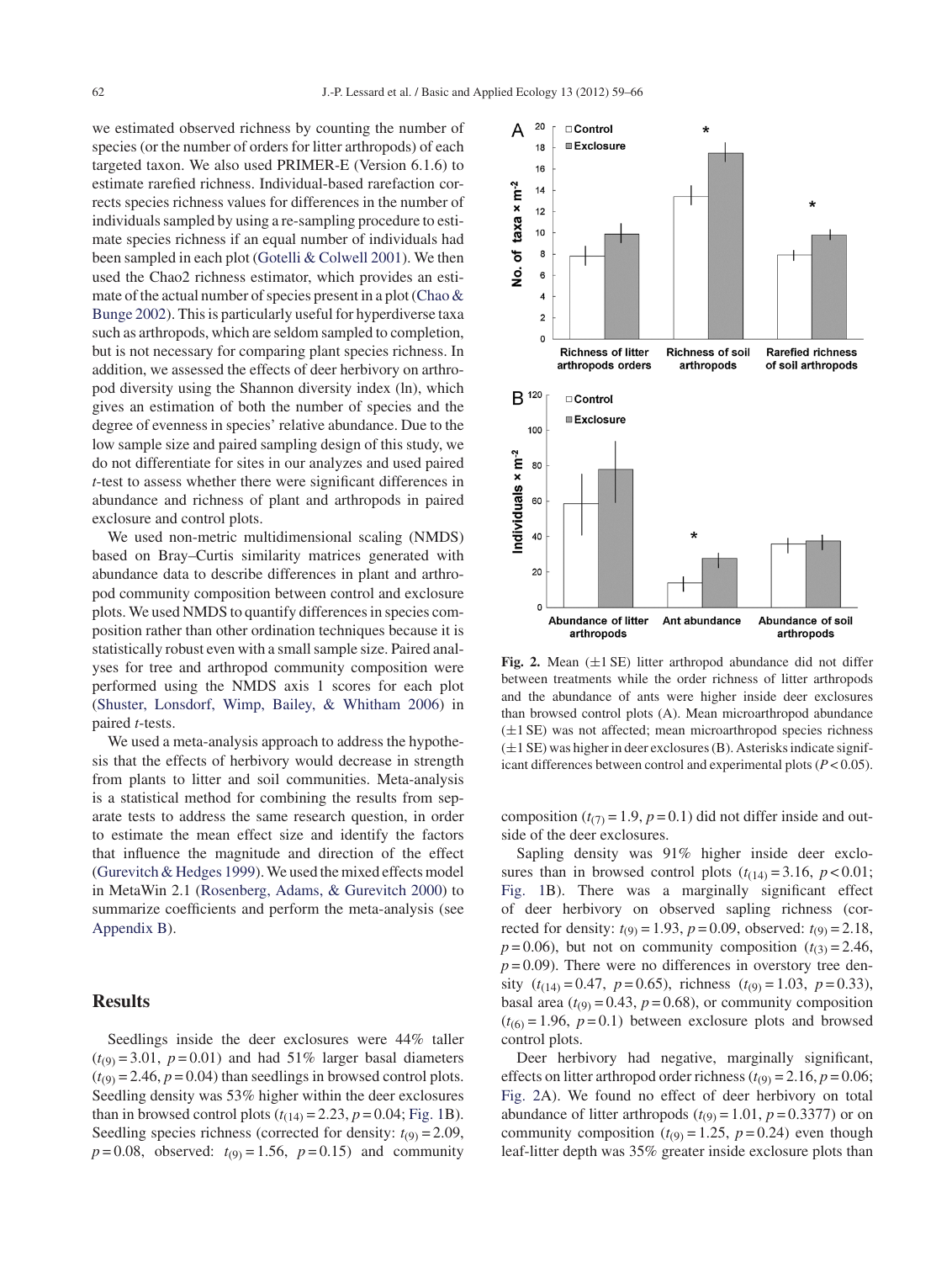in browsed control plots. However, we did find that the abundance of ants was higher inside the exclosure than in browsed control plots  $(t_{(9)} = 2.75, p = 0.0283;$  [Fig. 2B](#page-3-0)).

Soil microarthropod species richness was 33% higher inside exclosures than in browsed control plots  $(t_{(9)} = 4.17)$ ,  $p = 0.002$ ; [Fig. 2A](#page-3-0)). Total estimated (Chao2,  $t_{(9)} = 3.79$ ,  $p = 0.004$ ) and corrected species richness (rarefied,  $t_{(9)} = 4.19$ ,  $p = 0.002$ ) of soil microarthropods were 22% and 24% higher in the exclosure plots than they were in browsed control plots. Soil microarthropods did not differ in abundance between treatments  $(t_{(9)} = 0.34, p = 0.74$ ; [Fig. 2B](#page-3-0)). Soil microarthropod species richness and diversity were 31% and 21% higher inside exclosure plots than in browsed control plots, respectively, while community composition was not affected (see [Appendix C: Table 1\).](#page-6-0)

Litter depth explained 32% of the variation in litter arthropod richness  $(r^2 = 0.32, p = 0.009;$  Fig. 3A) and 44% of the variation in soil arthropod richness ( $r^2 = 0.44$ ,  $p = 0.001$ ; Fig. 3A). Litter depth was not related to rarefied litter arthropod richness  $(r^2 = 0.13, p = 0.44)$ , but explained 30% of rarefied soil arthropod richness ( $r^2$  = 0.30,  $p$  = 0.01, Fig. 3A). Litter depth explained 45% of the variation in the abundance of litter arthropod ( $r^2 = 0.45$ ,  $p = 0.006$ ; Fig. 3B) and 25% of the variation in soil arthropod ( $r^2 = 0.25$ ,  $p = 0.02$ , Fig. 3B). Finally, litter depth explained 24% of the spatial variation in spider abundance  $(r^2 = 0.24, p = 0.03)$ .

The standard effect size of deer herbivory on plant community characteristics did not significantly differ from those of litter and soil arthropods (Model  $Q_b = 11.31$ ,  $p = 0.26$ ; [Fig. 4\).](#page-5-0) The effect of deer herbivory was strong (seedlings  $= 1.54$ ; saplings  $= 1.72$ ) and did not significantly weaken through litter (1.47) and soil (1.23) portions of this ecosystem (see [Appendix C: Table 2](#page-6-0) for more details). Note, however, that while effect sizes of plants were well above 1, those of litter or soils arthropods were either slightly above or not different from 1.

## **Discussion**

Following a long-term deer exclusion experiment we found overall large negative effects of deer herbivory on plant, litter and soil community diversity. Specifically, the strength of deer browsing effects on litter and soil arthropod communities was equivalent to effects on plant communities. In contrast to our hypothesis that effects on the litter and especially soil arthropod communities would be weak relative to effects on aboveground plant communities, we found that the strength of the deer effects on arthropod communities was not significantly different than that on plants. We conclude that the effects of herbivory on litter and soil arthropods are likely indirect and mediated through reductions in the amount, and perhaps quality, of litter inputs to the decomposer food web on the forest floor ([Bardgett & Wardle 2003; Wardle & Bardgett](#page-6-0) [2004\).](#page-6-0)



**Fig. 3.** Relationship between the diversity of arthropods and litter depth. Litter depth explained 25.2% of the variation in microarthropod abundance, 44. 2% of the variation in observed microarthropod species richness and 29.5% of the variation in rarefied microarthropod richness across all plots (A). Each point represents the observed microarthropod species richness and the corresponding litter depth. Litter depth explained 45.4% of the variation in total litter arthropod abundance and 32.1% of the variation in litter arthropod order richness (B). Total rarefied litter arthropod richness was not related to litter depth.

Deer herbivory had strong effects on aboveground plant density. Consistent with previous findings of [Webster et al.](#page-7-0) [\(2008\),](#page-7-0) deer herbivory reduced seedling and sapling density and height in these same experimental plots. One consequence of chronic herbivory is that changes in plant community characteristics can spread across organization levels and alter overall forest structure by slowing growth and development of woody species, thereby reducing seedling recruitment into the sapling class ([Frelich & Lorimer 1985;](#page-6-0) [McInnes, Naiman, Pastor, & Cohen 1992; Stroh, Baltzinger,](#page-6-0)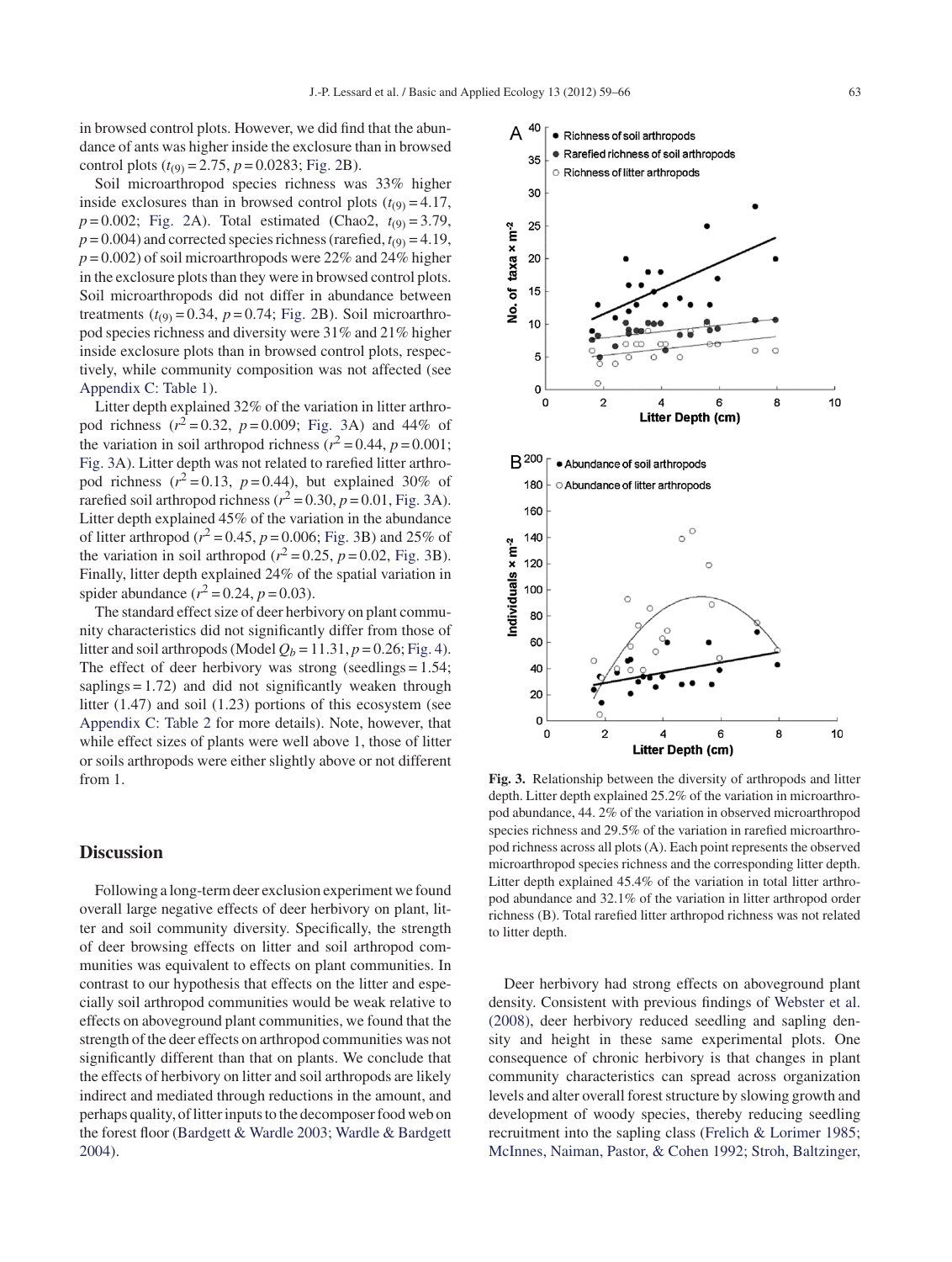<span id="page-5-0"></span>

**Fig. 4.** Strength of the deer herbivory effects on aboveground and belowground communities. A total of 3–5 variables contributed to individual mean effect sizes (see [Appendix C: Table 2\).](#page-6-0) Bars represent mean effect size based on *Z* transformed *r* values and error bars represent 95% confidence intervals.

[& Martin 2008\).](#page-6-0) Such long-term changes in forest structure could further lead to alterations in associated communities [\(Cole, Buckland, & Bardgett 2005, 2008; Martin et al. 2010;](#page-6-0) [Veen et al. 2010\)](#page-6-0) and ecosystem processes such as nutrient cycling through changes such as litter quantity or quality [\(Wardle & Bardgett 2004\).](#page-7-0)

Plant density, litter accumulation and the diversity of arthropods were higher in plots where deer were prevented from browsing. Arthropod communities are sensitive to experimental or herbivore-mediated ([Bardgett et al. 1998;](#page-6-0) [Bardgett & Wardle 2003\)](#page-6-0) alterations in litter quantity [\(Osler, Korycinska, & Cole 2006\),](#page-7-0) diversity [\(Hansen 2000;](#page-6-0) [Reynolds, Crossley, & Hunter 2003\),](#page-6-0) and litter quality [\(Hansen 1999\).](#page-6-0) Here, we found a significant positive relationship between litter depth and litter arthropod richness across all experimental plots, supporting the hypothesis that herbivore-mediated reductions in litter quantity (or other factors co-varying with litter quantity) alters arthropod communities. Note that abundance-corrected arthropod richness was not related to litter depth indicating that spatial variation in arthropod abundance likely drives this positive relationship. These results are consistent with the findings of [Kaspari](#page-7-0) [and Yanoviak \(2009\),](#page-7-0) who found a positive relationship between the abundance of several arthropod taxa and litter depth across 26 forests stands in Peru and Panama. In particular, the abundance of large-bodied predators such as ants, staphilinid beetles and centipedes often increases with litter depth [\(Kaspari & Yanoviak 2009\).](#page-7-0) Similarly, spiders in our study system increased in abundance with increases in litter depth, which is also consistent with findings from previous work [\(Uetz 1979; Bultman & Uetz 1982\).](#page-7-0) Taken together our results support the idea that differences in the diversity of litter arthropods between browsed and un-browsed plots was the result of a reduction in litter accumulation in browsed plots ([Osler et al. 2006\).](#page-7-0)

We found negative effects of deer herbivory on arthropod diversity in both the litter and soil layers, but several nonmutually exclusive mechanisms could lead to this pattern. As stated above, the effects of deer herbivory on soil communities may have been indirect and mediated by changes in litter quantity or quality. While in previous similar studies among-site differences in the intensity of herbivory by deer did not correlate with the strength of the response by soil and litter communities (e.g., [Wardle et al. 2001\),](#page-7-0) here we show a relationship between litter-depth and arthropod diversity across all sites. Thus deer herbivory may alter litter and soil communities via effects on litter inputs ([Wardle et al. 2004\).](#page-7-0) However, one caveat with such studies is the difficulty in teasing apart the direct and indirect effects of deer herbivory on litter and soil communities. For example, we cannot exclude the possibility that trampling by deer directly affected soil biota by altering the abiotic environment in the litter. Inputs of urine and feces from deer may also have directly influenced the heterogeneity of the soil environment ([Augustine & Frank](#page-6-0) [2001\)](#page-6-0) and associated faunal communities. In addition, physical disturbance via trampling alone or in combination with increased nutrient input could have direct effects on the soil biota ([Battigelli, Spence, Langor, & Berch 2004; Cole et al.](#page-6-0) [2008; Mikola et al. 2009\).](#page-6-0)

While previous studies have found weaker effects of herbivory in the soil relative to the litter layer, here the strength of these effects was equivalent. With the introduction of exotic ungulates in New Zealand, Wardle et al. (2001) found that herbivory affected all measured components of the mesofauna and macrofauna in the litter, but had weak and idiosyncratic effects on the taxa inventoried in the soil. Thus our results contrast with those of [Wardle et al. \(2001\)](#page-7-0) since here the response of litter and soil organisms was strong and unidirectional. One reason for that discrepancy might be that the strength of the response in soil communities depends on the position of the particular organisms in the foodweb. Soil organisms in [Wardle et al. \(2001\)](#page-7-0) consisted of microflora, nematodes, and tardigrades whereas soil organisms in our study were all arthropods (e.g., Pauropoda and Coleoptera). Nevertheless, the microbe-feeding and predatory nematodes in Wardle et al.'s (2001) study occupied trophic levels similar to soil arthropods in our study. Finally, it is worth pointing out that our results seem to indicate that although herbivory effects on soil and litter arthropods were not significantly different, there was a trend for stronger effects on litter than soil arthropods.

While several studies have outlined the mechanisms and occurrence of deer herbivory impacts belowground and aboveground [\(Wardle et al. 2001; Bardgett & Wardle 2003\),](#page-7-0) studies that have quantified the relative strengths of these effects are rare. Our finding of equivalent impacts of herbivory on above and belowground communities challenges the hypothesis that herbivore impacts weaken as they spread through the food chain. Assessing the strength of disturbance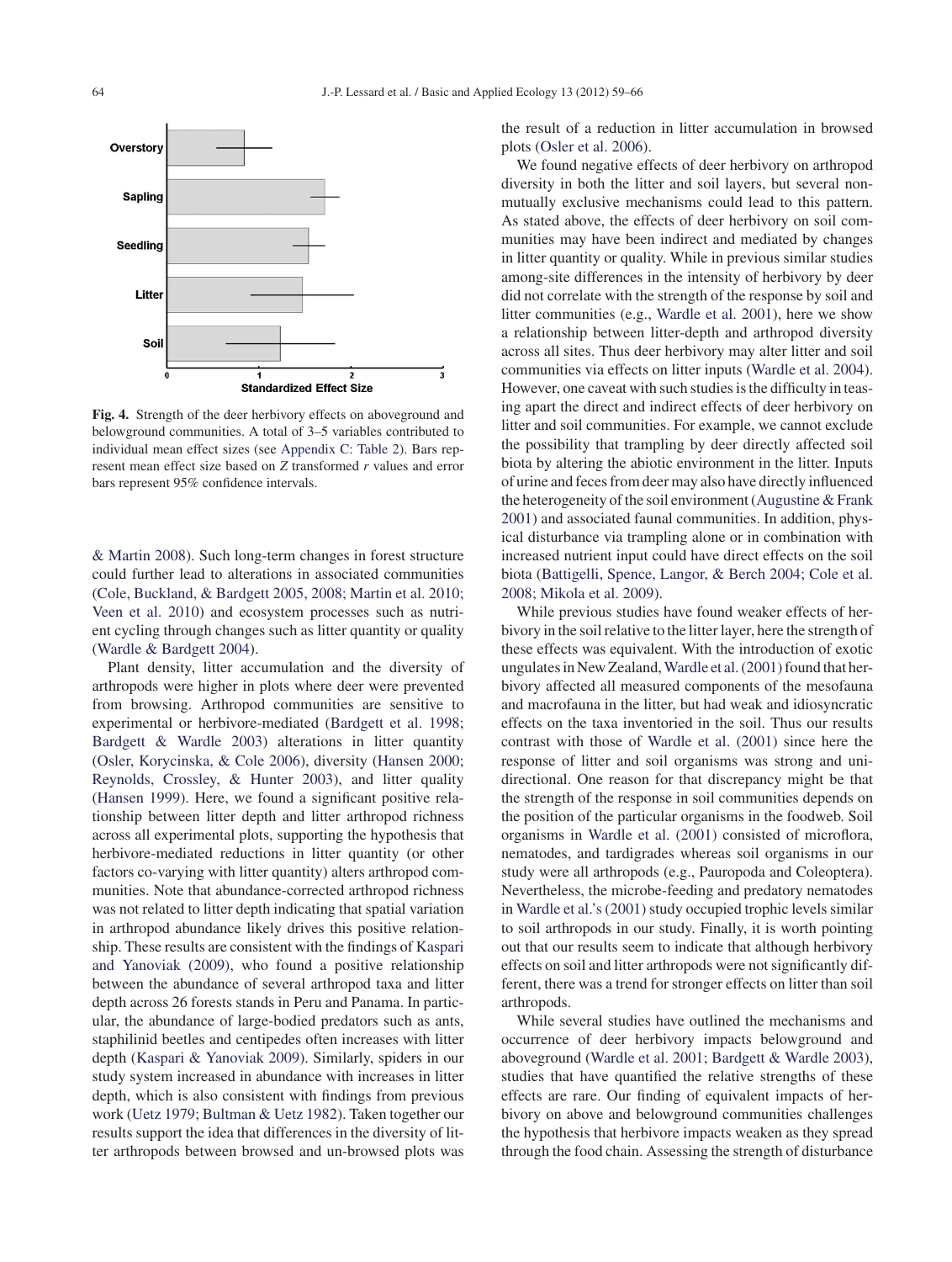<span id="page-6-0"></span>in various components of ecosystems requires statistical approaches that allow for making comparisons across habitat types and in regions varying in species richness. Owing to its capacity to estimate effect strength despite environmental idiosyncrasies, standardized effect sizes may thus be novel and powerful tools for quantifying the degree to which various forms of disturbance propagate across trophic levels. From a conservation and management perspective, it is important to note that the effects of deer herbivory can be strong (>1) both aboveground and belowground. Conservation effort should therefore consider impacts on both of these components, as well as the consequences of altering soil communities for the regulation of soil processes by ecosystem engineers such as ants [\(Wardle, Hyodo, Bardgett, Yeates, &](#page-7-0) [Nilsson 2011\).](#page-7-0)

### **Author contributions**

All authors contributed to designing research; all authors except for JHR and MAJ sampled data; WNR, JKB and JAS analyzed data; JPL, JKB and JAS wrote the paper.

## **Acknowledgements**

We thank Great Smoky Mountains National Park and the Department of Ecology and Evolutionary Biology at the University of Tennessee for their support. Our experiments complied with permitting requirements of the Department of the Interior's National Park Service and the laws of the United States of America. JPL was supported by NSERC doctoral scholarships and the Dept of Ecology and Evolutionary Biology at the University of Tennessee. JPL thanks the Danish National Research Foundation for its support of the Center for Macroecology, Evolution and Climate.

## **Appendix A. Supplementary data**

Supplementary data associated with this article can be found, in the online version, at [doi:10.1016/j.baae.2011.11.001](http://dx.doi.org/10.1016/j.baae.2011.11.001).

## **References**

- Allombert, S., Stockton, S., & Martin, J. L. (2005). A natural experiment on the impact of overabundant deer on forest invertebrates. *Conservation Biology*, *19*, 1917–1929.
- Ammer, C. (1996). Impact of ungulates on structure and dynamics of natural regeneration of mixed mountain forests in the Bavarian Alps. *Forest Ecology and Management*, *88*, 43–53.
- Augustine, D. J., & Frank, D. A. (2001). Effects of migratory grazers on spatial heterogeneity of soil nitrogen properties in a grassland ecosystem. *Ecology*, *82*, 3149–3162.
- Bailey, J. K., Schweitzer, J. A., Rehill, B. J., Irschick, D. J., Whitham, T. G., & Lindroth, R. L. (2007). Rapid shifts in the chemical composition of aspen forests: An introduced herbivore as an agent of natural selection. *Biological Invasions*, *9*, 715–722.
- Bailey, J. K., & Whitham, T. G. (2003). Interactions among elk, aspen, galling sawflies and insectivorous birds. *Oikos*, *101*, 127–134.
- Bardgett, R. D., & Wardle, D. A. (2003). Herbivore-mediated linkages between aboveground and belowground communities. *Ecology*, *84*, 2258–2268.
- Bardgett, R. D., & Wardle, D. A. (2010). *Aboveground– belowground linkages*. Oxford, UK: Oxford University Press.
- Bardgett, R. D., Wardle, D. A., & Yeates, G. W. (1998). Linking above-ground and below-ground interactions: How plant responses to foliar herbivory influence soil organisms. *Soil Biology and Biochemistry*, *30*, 1867–1878.
- Battigelli, J. P., Spence, J. R., Langor, D. W., & Berch, S. M. (2004). Short-term impact of forest soil compaction and organic matter removal on soil mesofauna density and oribatid mite diversity. *Revue Canadienne De Recherche Forestiere*, *34*, 1136–1149.
- Bradford, M. A., Gancos, T., & Frost, C. J. (2008). Slow-cycle effects of foliar herbivory alter the nitrogen acquisition and population size of Collembola. *Soil Biology and Biochemistry*, *40*, 1253–1258.
- Bultman, T. L., & Uetz, G. W. (1982). Abundance and community structure of forest floor spiders following litter manipulation. *Oecologia*, *55*, 34–41.
- Chao, A., & Bunge, J. (2002). Estimating the number of species in a Stochastic abundance model. *Biometrics*, *58*, 531–539.
- Cole, L., Buckland, S. M., & Bardgett, R. D. (2005). Relating microarthropod community structure and diversity to soil fertility manipulations in temperate grassland. *Soil Biology and Biochemistry*, *37*, 1707–1717.
- Cole, L., Buckland, S. M., & Bardgett, R. D. (2008). Influence of disturbance and nitrogen addition on plant and soil animal diversity in grassland. *Soil Biology and Biochemistry*, *40*, 505–514.
- Côté, S. D., Rooney, T. P., Tremblay, J. P., Dussault, C., & Waller, D. M. (2004). Ecological impacts of deer overabundance. *Annual Review of Ecology Evolution and Systematics*, *35*, 113–147.
- Crossley, D. A., & Blair, J. H. (1991). A high-efficiency, "lowtechnology" Tullgren-type extractor for soil microarthropods. *Agriculture, Ecosystems, and Environment*, *34*, 187–192.
- Frelich, L. E., & Lorimer, C. G. (1985). Current and predicted longterm effects of deer browsing in hemlock forests in Michigan, USA. *Biological Conservation*, *34*, 99–120.
- Gotelli, N. J., & Colwell, R. K. (2001). Quantifying biodiversity: Procedures and pitfalls in the measurement and comparison of species richness. *Ecology Letters*, *4*, 379–391.
- Griggs, J. A., Rock, J. H., Webster, C. R., & Jenkins, M. A. (2006). Vegetative legacy of a protected deer herd in Cades Cove, Great Smoky Mountains National Park. *Natural Areas Journal*, *26*, 126–136.
- Gurevitch, J., & Hedges, L. V. (1999). Statistical issues in ecological meta-analyses. *Ecology*, *80*, 1142–1149.
- Hansen, R. A. (1999). Red oak litter promotes a microarthropod functional group that accelerates its decomposition. *Plant and Soil*, *209*, 37–45.
- Hansen, R. A. (2000). Effects of habitat complexity and composition on a diverse litter microarthropod assemblage. *Ecology*, *81*, 1120–1132.